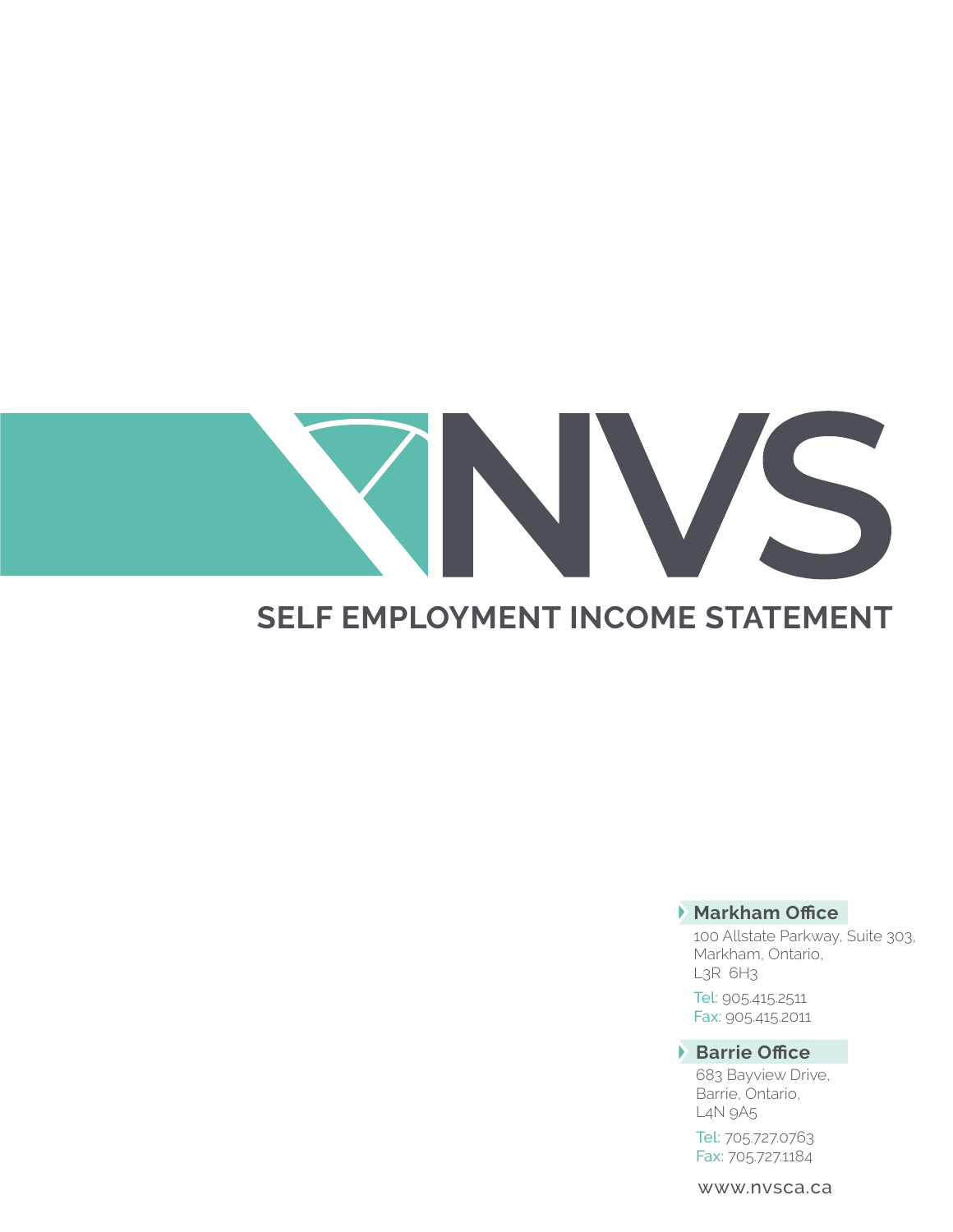

#### **SELF EMPLOYMENT INCOME STATEMENT**

Warning: This is not an official Canada Revenue Agency form and should not be filed with any tax return

| <b>Client Name:</b>                                              | <b>Business Name:</b> |        |
|------------------------------------------------------------------|-----------------------|--------|
| Year-end Date:                                                   | HST#:                 |        |
| <b>EARNINGS AND INCOME</b>                                       |                       |        |
|                                                                  |                       |        |
|                                                                  |                       |        |
|                                                                  |                       |        |
|                                                                  |                       |        |
|                                                                  |                       |        |
|                                                                  |                       |        |
| <b>Total Earnings: -</b>                                         |                       | \$0.00 |
| CALCULATION OF COST OF GOODS SOLD                                |                       |        |
|                                                                  |                       |        |
|                                                                  |                       |        |
|                                                                  |                       |        |
|                                                                  |                       |        |
|                                                                  |                       |        |
|                                                                  |                       |        |
|                                                                  |                       |        |
|                                                                  |                       |        |
|                                                                  |                       | \$0.00 |
|                                                                  |                       |        |
| <b>EXPENSES</b>                                                  |                       |        |
|                                                                  |                       |        |
|                                                                  |                       |        |
|                                                                  |                       |        |
|                                                                  |                       |        |
|                                                                  |                       |        |
| Business tax, fees, licences, dues, memberships & subscriptions: |                       |        |
|                                                                  |                       |        |
|                                                                  |                       |        |
|                                                                  |                       |        |
|                                                                  |                       |        |
| Rent <sup>.</sup>                                                |                       |        |
|                                                                  |                       |        |
|                                                                  |                       |        |
|                                                                  |                       |        |
|                                                                  |                       |        |
|                                                                  |                       |        |
|                                                                  |                       |        |
|                                                                  |                       |        |
| Subtotal: -                                                      |                       | \$0.00 |
|                                                                  |                       |        |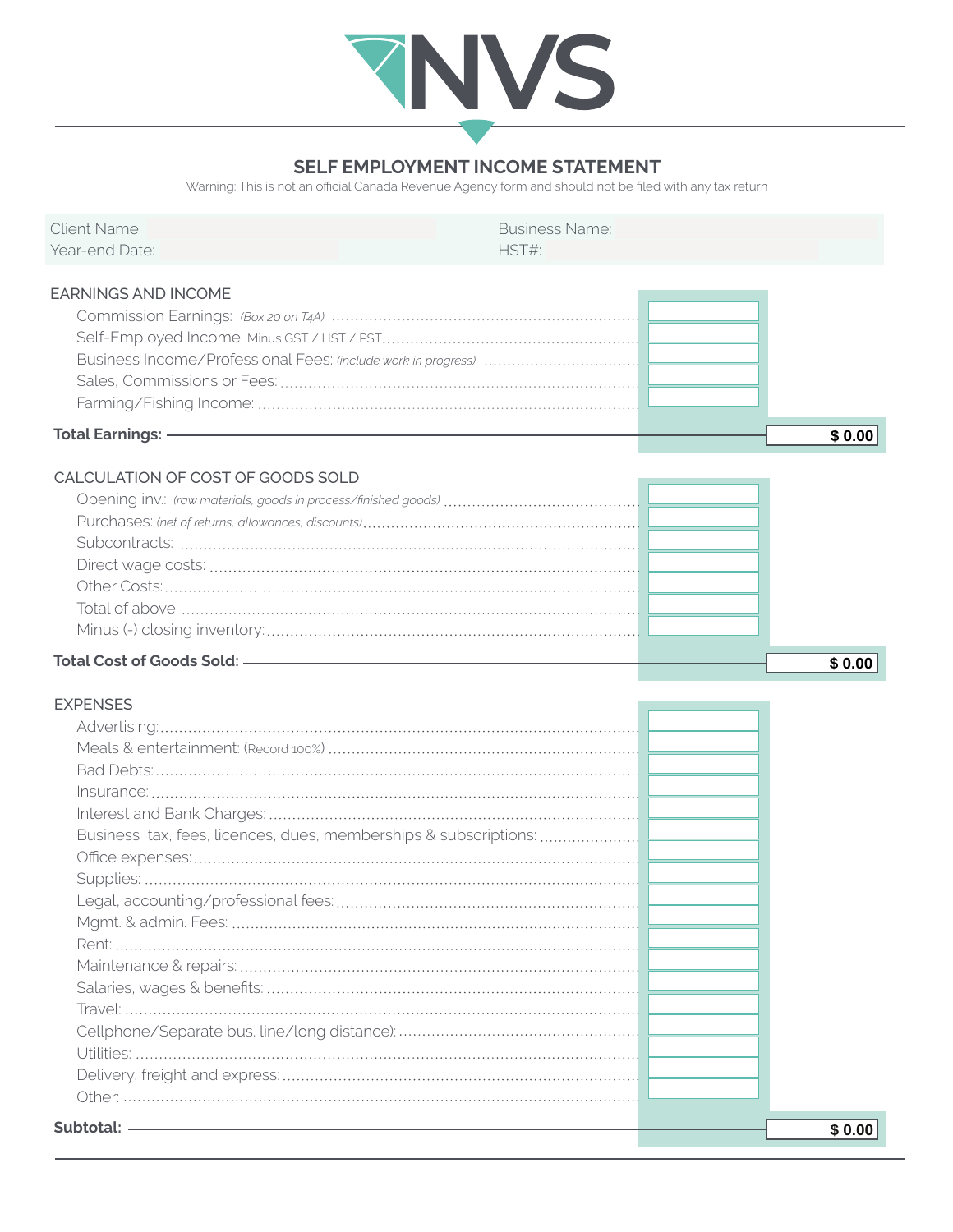## TNVS

#### BUSINESS USE OF HOME EXPENSES

| Important Information                                                                                            |                |         |         |
|------------------------------------------------------------------------------------------------------------------|----------------|---------|---------|
|                                                                                                                  |                |         |         |
| $\mathbf{1}$                                                                                                     |                |         |         |
|                                                                                                                  |                |         |         |
|                                                                                                                  | $X$ 0.0%       | \$0.000 |         |
| Electricity:                                                                                                     | $\bm{X}$ 0.0%  | \$0.000 |         |
|                                                                                                                  | $\bm{X}$ 0.0%  | \$0.000 |         |
|                                                                                                                  | $X$ 0.0%       | \$0.000 |         |
|                                                                                                                  | $X$ 0.0%       | \$0.000 |         |
|                                                                                                                  | $X$ 0.0%       | \$0.000 |         |
|                                                                                                                  | $X$ 0.0%       | \$0.000 |         |
| Other Expenses:                                                                                                  |                |         |         |
| 1.                                                                                                               | $X$ 0.0%       | \$0.000 |         |
| 2.                                                                                                               | $X$ 0.0%       | \$0.000 |         |
|                                                                                                                  |                |         |         |
| Subtotal:                                                                                                        |                |         | \$0.000 |
|                                                                                                                  |                |         |         |
| <b>CALCULATION OF MOTOR VEHICLE EXPENSES</b>                                                                     |                |         |         |
| If vehicle purchased / leased during 2020, please provide copy of purchase and loan agreement or lease agreement |                |         |         |
| Km driven in taxation year to earn income: (Business Portion)                                                    |                |         |         |
|                                                                                                                  |                |         |         |
|                                                                                                                  |                |         |         |
|                                                                                                                  | $\times$ 0.0%  | \$0.000 |         |
|                                                                                                                  | $\times$ 0.0%  | \$0.000 |         |
|                                                                                                                  | $\times$ 0.0%  | \$0.000 |         |
|                                                                                                                  | $\times 0.0\%$ | \$0.000 |         |
|                                                                                                                  | $X^{0.0\%}$    | \$0.000 |         |
|                                                                                                                  | X 0.0%         | \$0.000 |         |
|                                                                                                                  | $\times 0.0\%$ | \$0.000 |         |
|                                                                                                                  |                | \$0.00  |         |
|                                                                                                                  |                | \$0.00  |         |
|                                                                                                                  |                | \$0.00  |         |
|                                                                                                                  |                |         |         |
| Subtotal:                                                                                                        |                |         | \$0.000 |
| Important Information                                                                                            |                |         |         |
| Purchased vehicle information:                                                                                   |                |         |         |
| Cost of vehicle, before any trade-in value on old vehicle:                                                       | \$0.00         |         |         |
| Date purchased: (dd/mm/yy)                                                                                       |                |         |         |
|                                                                                                                  |                |         |         |
| Leased vehicle information:                                                                                      |                |         |         |
|                                                                                                                  |                |         |         |
| Start date of lease: (dd/mm/yy)                                                                                  |                |         |         |
| End date of lease: $(dd/mm/yy)$                                                                                  |                |         |         |
|                                                                                                                  |                |         |         |
|                                                                                                                  |                |         |         |